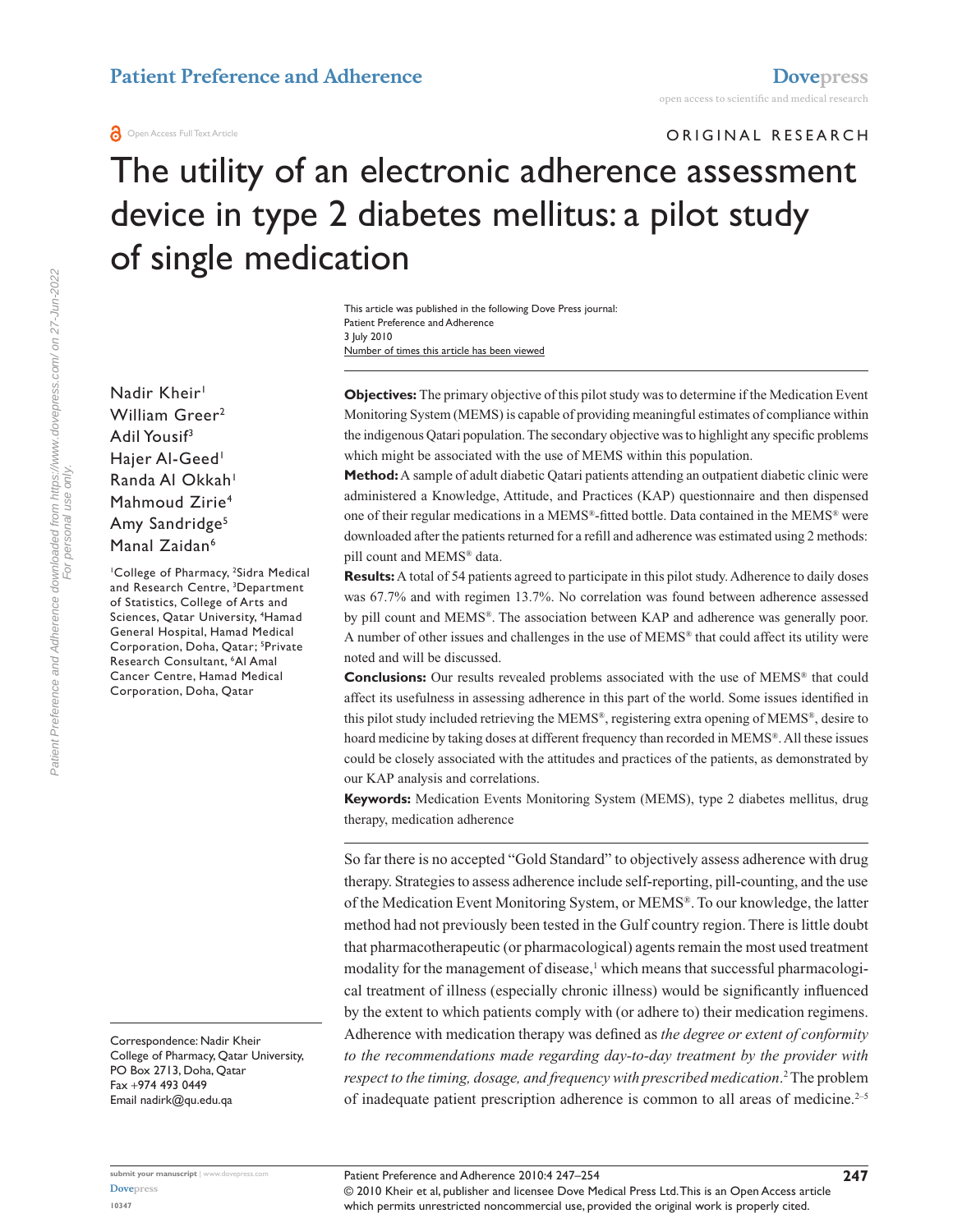However, the assumption by many healthcare providers that nonadherence can easily be detected by the treating physician had not been substantiated.<sup>6</sup> On the contrary, results of recent studies showed that physicians could not predict adherence with any more accuracy than if they were guessing.<sup>7</sup> Several factors that might lead to poor adherence were reported in the literature. Lack of patient information about their disease or its treatment, adverse effects of prescribed drugs, the patient's dissatisfaction with their health condition, the personality of the patient, the disease, and the treatment (cost and complexity).7,8–10 Assessing adherence presents an ongoing challenge. Although several methods are used to estimate and quantify adherence, accurate measurement continues to be difficult, especially when studying populations with unique cultural traditions and geographical situations.

Attempts to measure nonadherence more objectively have stimulated the development of a wide spectrum of methodologies and provided a considerable body of descriptive and analytic literature. These strategies fall into three main categories: measuring biological serum levels of the medication to check if the doses prescribed were actually taken by the patient, using data derived from dispensing records, and gauging information directly from the patient to infer the degree of adherence. $11-14$ 

The later method is operationalized using three basic techniques: self-reporting,<sup>a</sup> pill-counting, and the use of electronic adherence assessment devices. One such device is the Medication Event Monitoring System<sup>15</sup> (MEMS®). Using biological assays to measure the concentration of a drug or its metabolites is intrusive, burdensome to the patient, and often costly.16 Drug and food interactions, physiological differences, and the half-life of the drugs all complicate the measurement and may diminish reliability. Estimating adherence based on data derived from dispensing records is faced with concerns related to data completeness and data records reliability. Patient self-assessed adherence to drug therapy relies on interviewing patients to assess their knowledge of the medications and the dosing schedule provides little information and is liable to be affected by interviewer bias.2,17 Counting the remaining number of pills of a patient who returns for a refill presents an easy method for assessing adherence, but is not free of problems. For example, Grymonpre and coworkers suggested that pill count may underestimate patient adherence in older populations, because pill counts are often based upon the date a prescription is filled, patients who get prescriptions refilled prior to their first

one running out and then combining pills into a single (and possibly nonoriginal) bottle presents complications.

The  $MEMS<sup>®</sup>$  is an electronic innovation that brings modern technology and an element of objectivity to the assessment of patient adherence. This is an alternative approach to the study of adherence and – as with all methods – there are aspects of the technique which may potentially to introduce bias and misunderstanding into the interpretation of results.<sup>b</sup> For example, it cannot distinguish a missed dose from one doubled at the next bottle opening (so that patient diaries have been advocated<sup>14</sup> as a suitable adjunct to method). Clearly, one fundamental weakness of the MEMS® is also its inability to distinguish between cap openings in which a dose is or is not removed. However, in spite of these shortcomings, a growing number of investigators are taking a MEMS® path to the study of adherence although the analysis and interpretation of the results have stimulated a wide variety of approaches.

However, although this technique has been used successfully within Western populations for the last 10 years, to our knowledge it had not been applied to any population in the Arabian Gulf or the wider Middle East. Given the significant number of potential pitfalls which are associated with MEMS<sup>®</sup>, we decided that – prior to embarking on our full study (aimed at estimating the prevalence of adherence among Qataris, in a variety of circumstances) – it was first necessary to validate the technique within the Arabian Gulf. Therefore the two primary objectives in this pilot study were: (a) to investigate the capability of MEMS® for accurately estimating adherence with drug therapy in the context of type 2 diabetes mellitus (T2DM) within the Qatari population of the Arabian Gulf by comparing parallel estimates of pill counts and indications from the questionnaires, and (b) to assess the value of the questionnaires in suggesting possible reasons for any lack of adherence. We were also interested in identifying any specific local factors which might compromise the practicality of applying the MEMS-based technique (and associated questionnaires) to this population.

#### **Methods**

This study was approved by the Institute Review Board in Hamad Medical Corporation (Doha, Qatar) in October 2008.

## Study protocol

All adult Qatari patients with a confirmed diagnosis of T2DM and who had scheduled visits at the Endocrinology Outpatient

a Structured interviews, questionnaires, or diaries.

beg, "Curiousity events" where patients demonstrate novel features of the bottle to friends.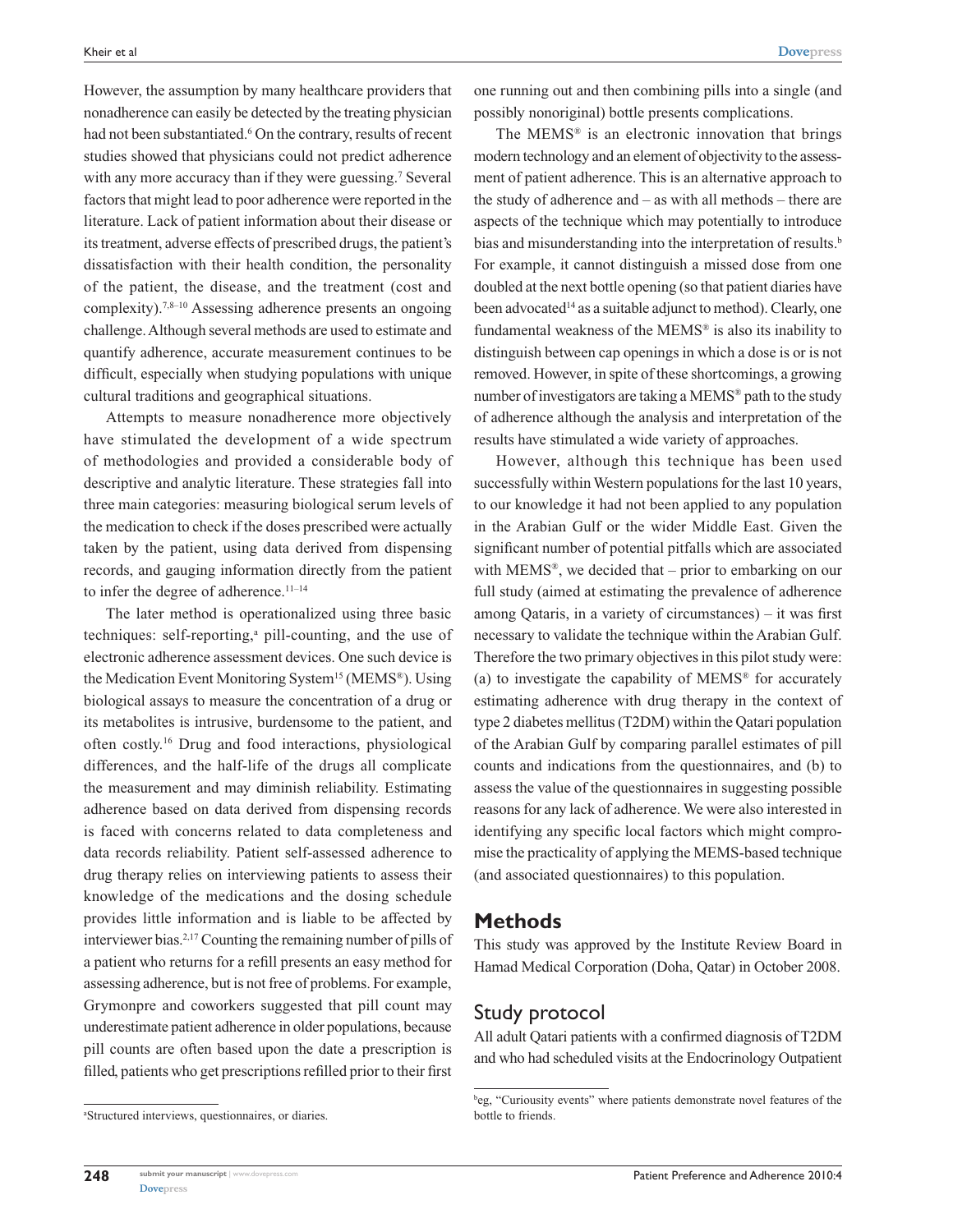Clinic at Hamad General Hospital were identified prior to their appointment and offered the opportunity to enroll in the study by the physician if they were prescribed the oral anti-diabetic medication metformin. Trained research assistants discussed the consent process with the patients; the patients were informed that the purpose of the study was to assess the usability of new medication containers which were intended to improve the efficiency of the treatment of diabetes at the hospital. Those who consented were administered a Diabetes Habits and Beliefs Questionnaire (DHBQ). Any other medications prescribed to the patient were packaged in their usual containers.

Before leaving the pharmacy, all enrolled patients were asked to: (i) to take all future doses of metformin only from the serially numbered MEMS® bottle (containing one month's supply), (ii) to return the MEMS<sup>®</sup> bottle to the outpatient pharmacy in one month's time (in order to obtain a refill), (iii) to only to take the prescribed dose each time the bottle was opened, and (iv) to return the bottle with all remaining pills (if any). During the follow-up appointment, the medication bottle and MEMS® were retrieved and a short MEMS® satisfaction questionnaire was administered to assess the patient's experience in using the MEMS®. Data contained in the MEMS® were then downloaded using MEMS® software and the number of remaining pills was documented. Arabic versions of all questionnaires were used throughout this study.

### Questionnaires

This 51-item DHBQ questionnaire was adapted from the Diabetes Time Management Questionnaire created by Gafarian et al (1999) which had been specifically developed to assess beliefs, general time management skills, and areas specifically relevant to adherence to diabetes therapy regimens.18 The DHBQ also contained questions adapted from the Hospital Anxiety and Depression Scale, an instrument that was originally developed as a self-assessment scale for detecting states of depression and anxiety in an outpatient setting.19 During questionnaire development, the translated version of the DHBQ was tested for its face validity and cultural adaptability within a small group of Qatari diabetic patients not taking part in the study. In addition to basic demographics information (age, marital status, highest education, and employment category) the DHBQ Questionnaire contained the following 47 items:

- (8) questions: diabetes general knowledge
- $(14)$  questions: diabetes-related activities (practice)
- $(6)$  questions: time-management (habits)
- $\bullet$  (9) questions: attitude to living with diabetes
- $(10)$  questions: depression status (mood)

Each of these questions was rated on a 7-point Likert scale, and the overall score for each category was obtained by summing the individual responses.

The time since diagnosis (TSD) with diabetes was retrieved from each patient's medical record shortly after the face-to-face interviews. The MEMS® User Satisfaction Questionnaire comprised three questions: (i) How easy is it for the patient to use the MEMS, (ii) Did the patient use the MEMS as their only source for metformin, and (iii) Did the patient ever open the container and not take a dose.

## Medication Event Monitoring Systems (MEMS®)

The Medication Event Monitoring Systems (MEMS®; APREX, Division of AARDEX, Union City, CA) utilizes drug packaging with electronic circuitry to compile ambulant patient medication dosing histories.<sup>20</sup> Each monitor records information pertaining to the times that the medication container is opened and closed (medication events). The MEMS® is simply a standard medication container bottle whose cap is fitted with a microprocessor that records every bottle opening. These real-time data are stored on the MEMS® and can later be uploaded to a computer. In this study only one medication (metformin) was monitored using MEMS® because it was felt that it would be impractical and burdensome to use multiple MEMS<sup>®</sup> and prior research has demonstrated that monitoring one medication with the MEMS® provides a valid indicator that patients took all of their medications.<sup>21</sup> Metformin was selected as the medication to be investigated because it can have different dosing frequencies (once, twice, or thrice daily regimens) and because it is frequently prescribed to T2DM patients. Data for analyses were exported from the MEMS® database into the JMP statistics package (SAS Institute, Cary, NL, USA). The events were then aggregated into sets of same-day events and displayed in day-of-year order for each study participant. The number of opening events per day was recorded for all days within a 30-day window beginning at the first patient event of the trial. The total number of events per patient was also recorded and zeros were inserted for days which had no recorded opening events. Any opening within 15 minutes of the previous opening was ignored.

## **Measurements of adherence**

Three independent measures of adherence were obtained: (i) MEMS® dosage adherence (MEMSd) which is the percent number of bottle openings divided by the total number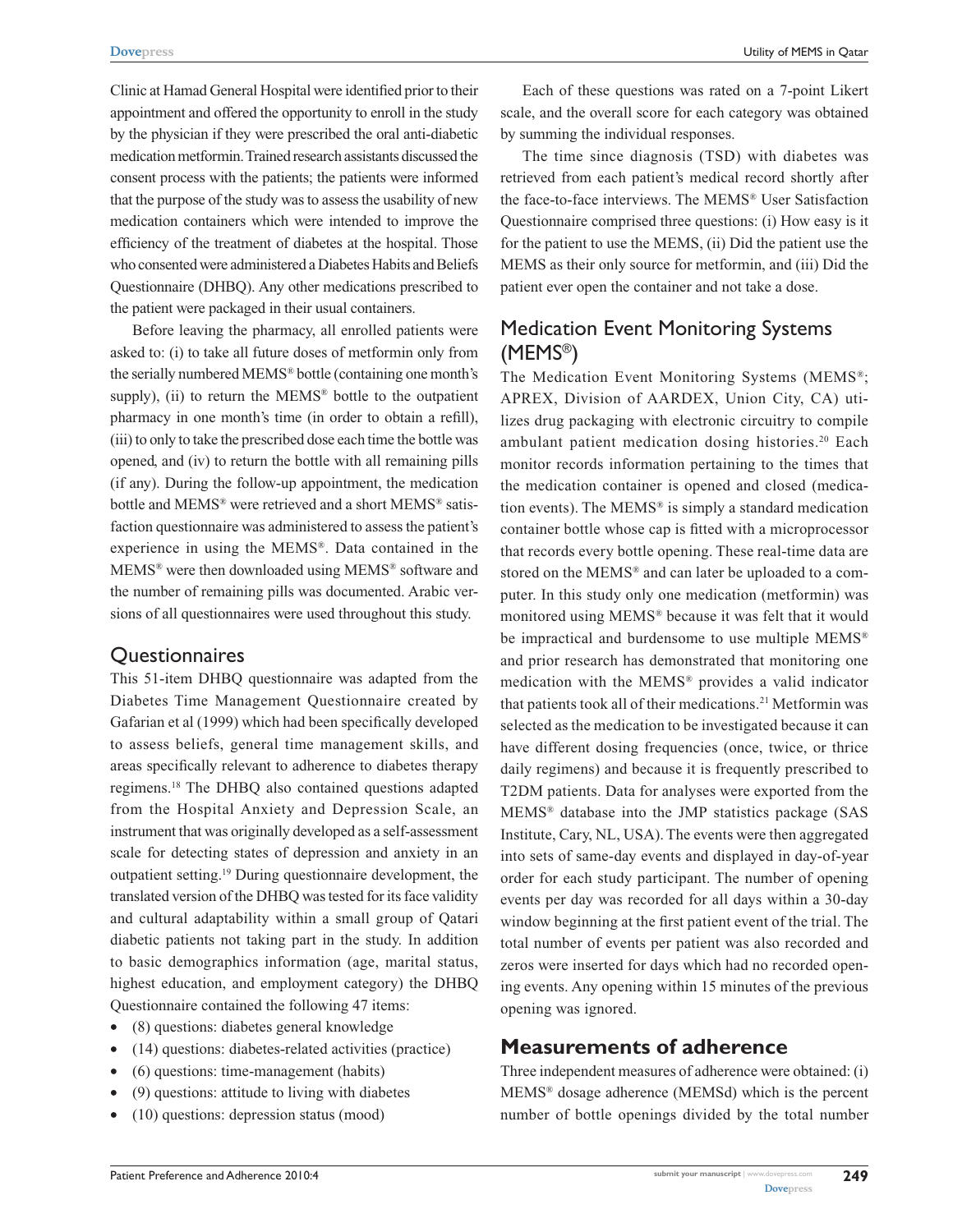of doses prescribed, (ii) MEMS® regimen adherence rate (MEMSr) which is the percentage of days in which the dose regimen (measured as bottle openings) was executed as prescribed,22 (iii) Pill count was reexpressed as a percentage:  $(1 - (N^{\circ}_{returred}/N^{\circ}_{prescribed})) \times 100\%$ . A threshold value of acceptable adherence of 80% was used for all three measures.

### Statistical analysis

The data were analyzed using JMP (version 5) and SPSS® (version 17); scientific plots and figures were produced using Origin (Microcal v5.1). Two-group comparisons were assessed using *t* tests (where permissible); otherwise the nonparametric Mann–Whitney test was used. Differences between multiple groups were assessed using one-way analysis of variance. Correlations and intercorrelations between questionnaire scores and adherence estimates were estimated using simple pairwise correlation coefficients and Spearman's nonparametric correlation coefficient. Statistical significance was taken throughout to be  $P < 0.05$ .

## **Results**

Fifty-four patients agreed to participate, of whom the majority (61%) were female. The median age was 51 years (mean 50, SD 9.6), and most patients were married. Because of logistical problems (mainly related to a limited budget assigned for purchasing of equipment in the pilot study), only 37 out of the total patients enrolled in this study were issued their medication in MEMS® containers (68%). The responses to the MEMS® satisfaction questions (administered at the second visit when the patients returned the MEMS®) showed that 90% of the patients who were administered the questionnaire found the bottle with the MEMS® cap easy to handle, and 86% of patients said they used the MEMS<sup>®</sup> as the only source for their prescribed metformin. Furthermore, 94% of patients said that they opened the container only to take a dose of their medicine. However, only 57% of the total number of patients who were handed MEMS® responded to this questionnaire.

## **MEMS® retrieval**

**[Dovepress](www.dovepress.com)** 

**250**

Out of 37 patients provided their medication in MEMS-capped bottles, 13 (35%) patients returned their medicine bottles later than the refill date. The mean number of late days was 13 (SD = 17.6). Six patients  $(22%)$  failed to return the MEMS® despite multiple follow-up calls. One patient admitted that she threw the bottle filled with MEMS® in the trash bin.



**Figure 1** Frequency of distribution of compliance with daily dose (n = 27).

## **Adherence results**

Thirty seven MEMS*®* units were handed out to participants with the prescribed metformin tablets but adherence was assessed for only the 27 patients who returned their units. Quantification for the degree of adherence for these patients was computed as MEMSd (% number of bottle openings divided by the total number of doses prescribed), and MEMSr (% days in which the dose regimen was taken, measured as bottle openings by the total number of days for which the medication was prescribed).

The number of times the MEMS® was opened ranged between 9 and 155 per patient (Median = 70; Mean =  $68.63$ ;  $SD = 39.34$ ; SEM = 7.57). The number of days when the MEMS® was used by the patients ranged from 2 to 42 per patient (Mean = 26.52; SD = 11.22; SEM = 2.16; Median = 29). Overall adherence with daily doses (MEMSd) was  $67.7\%$  (SE = 6.9; Median = 82.2%). Overall adherence with regimen was  $13.7\%$  (SE = 1.9; Median = 15.0%). Frequency of distribution of adherence as percentage for MEMSd and MEMSs is illustrated in Figures 1 and 2.



**Figure 2** Frequency of distribution of compliance with regimen (n = 27).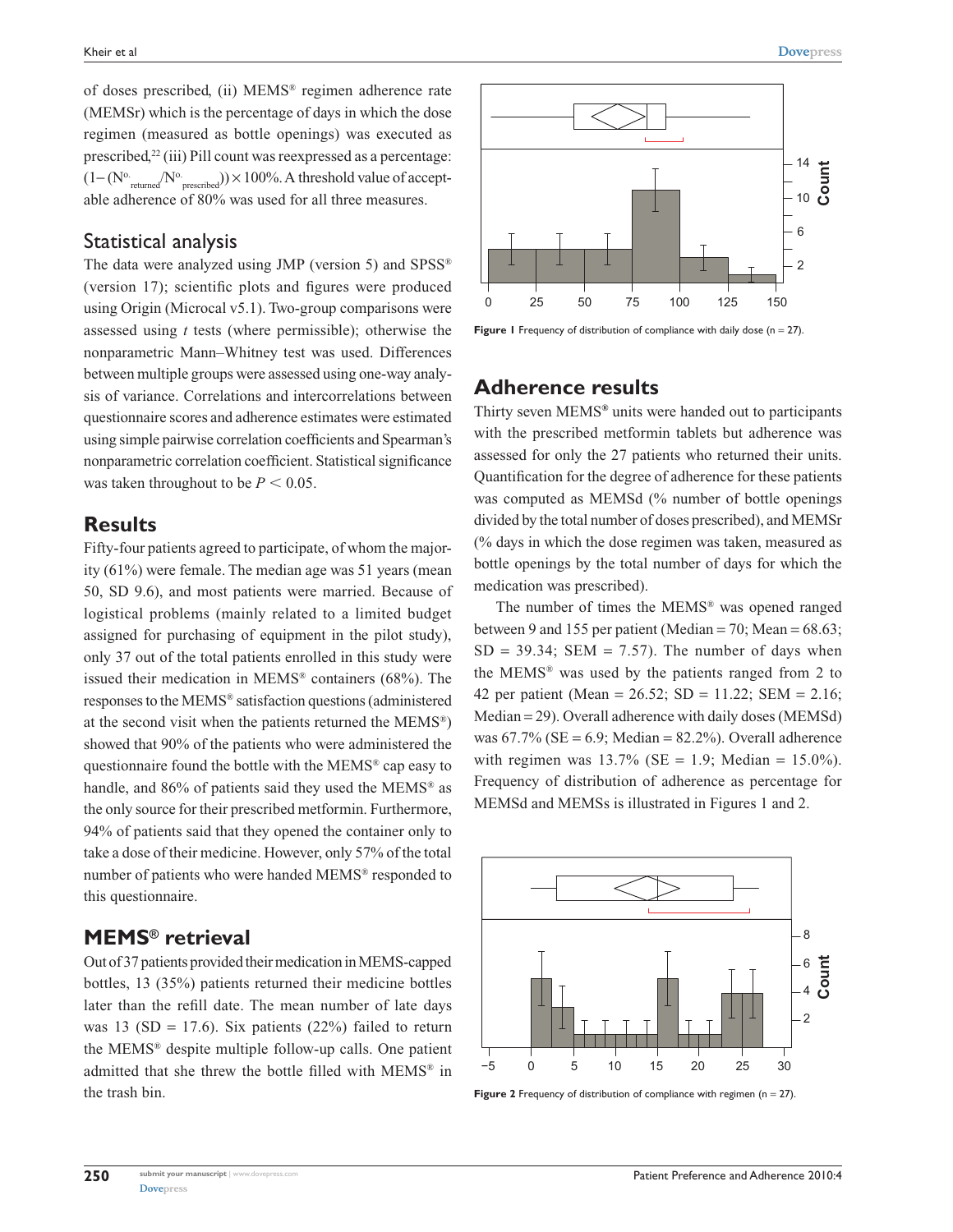# **MEMS®-measured adherence: correlations**

Table 1 summarizes correlations between adherence (MEMSd and MEMSr) with the five domains (Knowledge, Attitude, Practices, Habits, and Depression) as measured using the respective questionnaires. The only significant correlation was observed between adherence with practices in respect to diabetes time management, suggesting that as time management improves, so does adherence with the antidiabetic medication.

## **Pill count**

Pill counts were performed when each MEMS® unit was returned. The range of pills returned was 0–78, with a mean of  $6.74$  (SD = 16.19, SE = 3.12, Median = 0). Adherence was estimated using the pill count method, and it was calculated to be  $91.3\%$  (SE = 18.6; Median = 100.0%). There was no significant correlation between the adherence as assessed by pill count and any of the other variables.

# **Discussion**

Poor adherence with drug therapy is a significant, widespread problem among all levels of patients and across disease states, age groups, and other patient group characteristics.22 In a review of studies published in the period from 2002 until 2008, Cramer and colleagues looked at the problem of poor adherence among patients with diabetes and other cardiovascular diseases, and found that the average 12-month adherence rate was 63% and that it was similar across therapeutic classes.<sup>23</sup> They concluded that good adherence had a positive effect on outcome in 73% of the studies examining clinical outcomes. With this and other similar reports in mind, and with consideration to the fact that diabetes, specifically T2DM, is on the rise globally and in Qatar, our intention was to conduct a factfinding study looking at one of the methods for objectively assessing adherence with T2DM in Qatar. The available methods for estimating adherence all have their limitations, and logistical challenges for conducting such a study were unknown.

The main objective of this pilot study was to examine the usefulness or utility of the MEMS® in an adherence study and to identify any issues that affect its usage in such context.

Only 37 patients were issued their medication in MEMSfitted bottles. This was partly because a proportion of patients failed to return MEMS® in time for re-cycling. We assessed patients' satisfaction with MEMS®, a new medicine bottle with which the patient was unfamiliar. Based on a short questionnaire, the majority of patients found it easy to use. The bottles fitted with the MEMS® differ in terms of size, looks, and the way it has to be opened. Despite these differences, it was clear that patients did not find it difficult to handle. However, the MEMS® satisfaction questionnaire was administered to a little more than half of the participants.

MEMS® retrieval has proved to be a challenge and an issue of potential impact in adherence studies. First, the researchers had to limit the amount of information related to the MEMS® to the minimum to avoid compromising the sensitivity of the measured outcome of adherence through a Hawthorne effect.<sup>24</sup> As a result, a portion of patients must have dealt with the MEMS-fitted containers as they would with any other medicine bottle, and either delayed returning them or lost them. As a result, 22% of the MEMS® units were not returned, and 35% were returned late, some after several reminders. The problem was compounded by the fact that, at over US\$100.00 per 1 unit, MEMS® is a costly commodity to lose in bulk. To minimize the potential for the occurrence of this problem one has to reexamine how MEMS® was issued and the quality of communication the pharmacist and/or the research assistant have had with the patient. As part of the methodology, four pieces of advice were given to the patient during the dispensing process: that the patient uses the issued medication bottle as the only source for their metformin; that the patient returns the medication bottle to the outpatient pharmacy in one month's time at the date for the refill; that the patient opens the bottle only to take the

Table 1 Correlations between compliance with KAP domains<sup>1</sup>

| <b>MEMS®</b>       | <b>Knowledge</b> | <b>Practice-D</b> | <b>Practice-G</b> | <b>Attitude</b> | <b>HADS</b> |
|--------------------|------------------|-------------------|-------------------|-----------------|-------------|
| compliance         |                  |                   | (habits)          |                 |             |
| MEMSd <sup>2</sup> | 0.081            | 0.361             | 0.153             | 0.158           | $-0.172$    |
|                    | $P = 0.687$      | $P = 0.082$       | $P = 0.445$       | $P = 0.430$     | $P = 0.391$ |
| MEMSr <sup>3</sup> | $-0.042$         | 0.564             | 0.219             | 0.004           | 0.014       |
|                    | $P = 0.836$      | $P = 0.004$       | $P = 0.270$       | $P = 0.981$     | $P = 0.943$ |

Notes: 'Correlations measured as Pearson correlation coefficients, P < 0.05 indicates statistical significance; <sup>2</sup>MEMSd: compliance measured as a factor of daily dosage;<br><sup>3</sup>MEMSr: compliance measured as a factor of treatm <sup>3</sup>MEMSr: compliance measured as a factor of treatment regimen.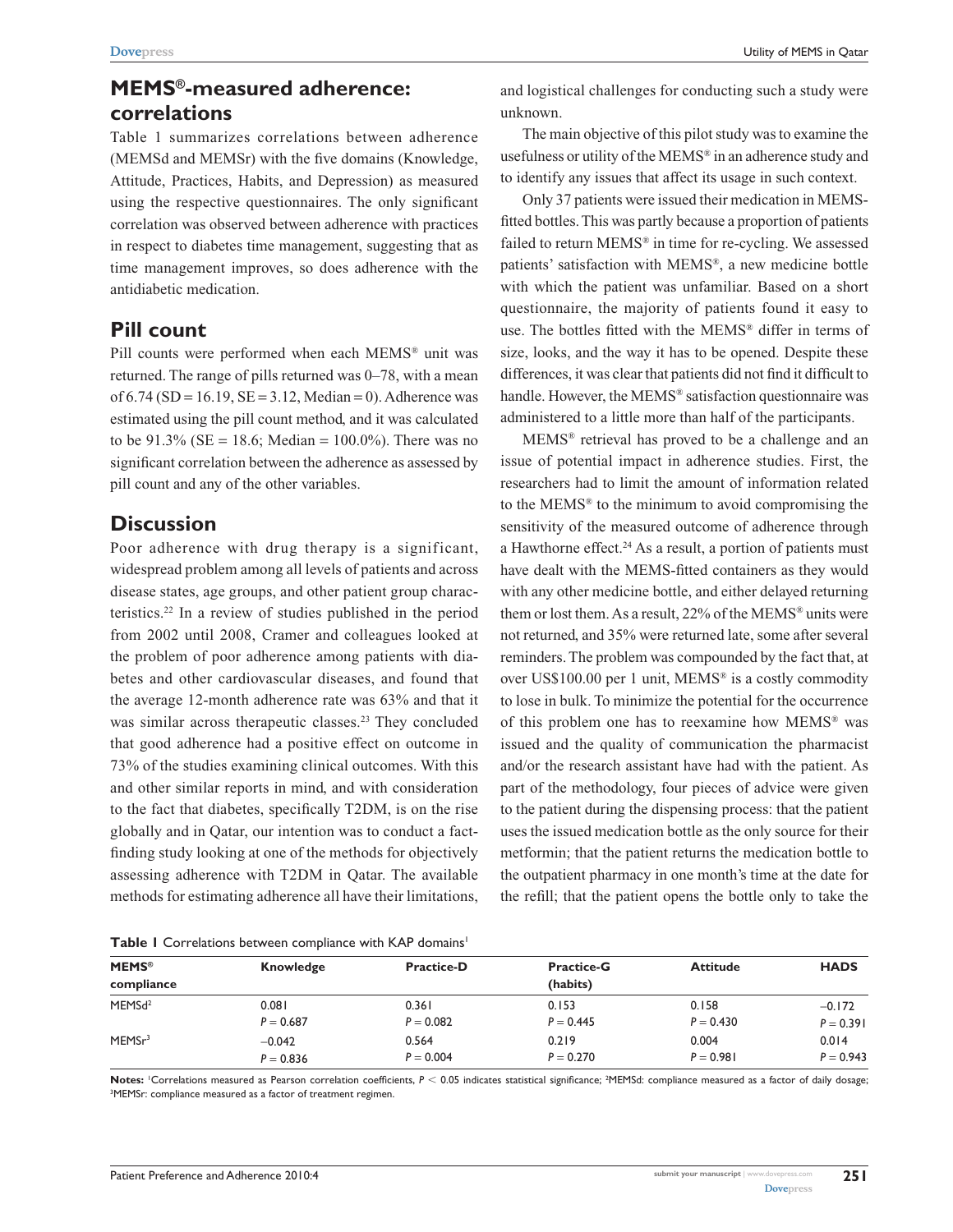**[Dovepress](www.dovepress.com)**

prescribed dose; and that the patient returns the bottle (with MEMS® cap on) with all remaining pills (if any). Apparently some of these instructions were either not fully comprehended or were not perceived as important by some of the participants. Additionally, as we have seen in the rest of the results, there was evidence that patients opened the MEMS® repeatedly at intervals too close to each other to be counted as an event to take a dose (number of openings ranged from 9 to 155 per patient from the date of dispensing until the date when MEMS® was returned). This, as we shall discuss further below, must have had an impact on the reliability of the MEMS® in the circumstances of measuring adherence. To minimize potential for loss or delay of returning of the MEMS® units, a focused dialog with the patient (at the time of dispensing) where the patient clearly commits to returning the MEMS® on time and using it properly needs to be conducted by appropriately trained individuals. This must be combined with scheduled reminder phone calls (prior to the refill date and preferably at weekly intervals).

The use of MEMS® presented us with several challenges in relation to interpretation of results and devising methods for optimum usage in clinical trial environments. We have already alluded to the problem of retrieval of the costly MEMS® units and provided suggestions on how to minimize potential loss of the units and their stored data. The second group of challenges was related to other issues, including quality and interpretation of data.

MEMS® estimated adherence was computed using two approaches. The first was through assessing adherence with the doses per day (MEMSd). This method considered whether the patient took the daily doses as prescribed (ie, once, twice, or three times a day). A patient might be prescribed metformin twice a day, but s/he took it only once a day. The estimated adherence MEMSd in this case would be 50% (ie,  $\frac{1}{2}$ \*100%). The result of adherence with dosage (MEMSd) had been found to be 67.7%. This is around 20% less than the 80% cut-off point for an acceptable adherence. The figure of 80% is commonly used and clinically relevant cutoff point which had been considered to have reasonable balance between sensitivity and specificity in studies of adherence in patients with cardiovascular diseases.25

However, adherence with dosage regimen (ie, adherence in respect of the days where the regimen was 100% followed, or MEMSr) gave adherence levels of only 13.7%. The interpretation of this poor result was most probably due to the 'zero tolerance' approach this assessment method follows. To clarify, consider the patient above who was prescribed a dose to be taken twice a day but took it only once a day. His or her estimated MEMSd was 50%, but his or her MEMSr in this case will be zero. Because s/he did not completely comply with the daily regimen of two per day, s/he basically had no score. We have noticed repeated occurrences of this behavior, supported by the statistics, where some patients started taking regular doses (documented by MEMS® opening events) that were not in line with the prescribed dose (ie, patients prescribed one tablet three times a day but they took one tablet twice a day every day). This had a big impact on the adherence as a factor of the regimen.

There are at least two possibilities for this poor MEMSr phenomenon. The first is a practice of intentional nonadherence. This had been discussed in previous publications, and Johnson referred to it as the intentional decision to miss medications.26 This is where patients decide to take a drug at intervals or at dosages that do not correspond with prescribing instructions. The patient might be exercising a sort of personal autonomy or self-rule, reflected in this sort of medication-taking behavior which in turn might be due to previous experience with a specific medication (adverse effects, effectiveness at a specific dose, and so on). The second possibility is what could be termed intentional prescribing error, where some physicians might be verbally telling the patient to take a specific dose at a specific frequency (eg, one tablet once per day), but prescribing another dosage frequency (one tablet three times per day). The reason for this is usually to get the pharmacy to issue more stock of medication to the patient so s/he does not have to come frequently for refills. If this is the case, we would be registering in our study the prescribed dose as the benchmark to estimate adherence, but the patient would open the MEMS® at a rate that is less than the registered dose (based on his agreement with the prescribing physician), and the net result would be poor adherence (both with dose and regimen). However, we have no solid evidence for this apart from clinical experience, in addition to oral and informal communications with pharmacists and patients outside the frame of this project.

Another observation from the MEMS® data was the number of times the MEMS® was opened by the patient (range: 9–155 times per patient) and the number of days when the MEMS® was used by the patients (range: 2 to 42 per patient). The maximum expected total number of opening per patient in a month should have been 90 times (calculated as one tablet three times a day for one month). The large number of openings that occurred meant that patients opened the container more that they should have. We cannot know when a dose was taken and when it was not in these events. Also the range of the number of days when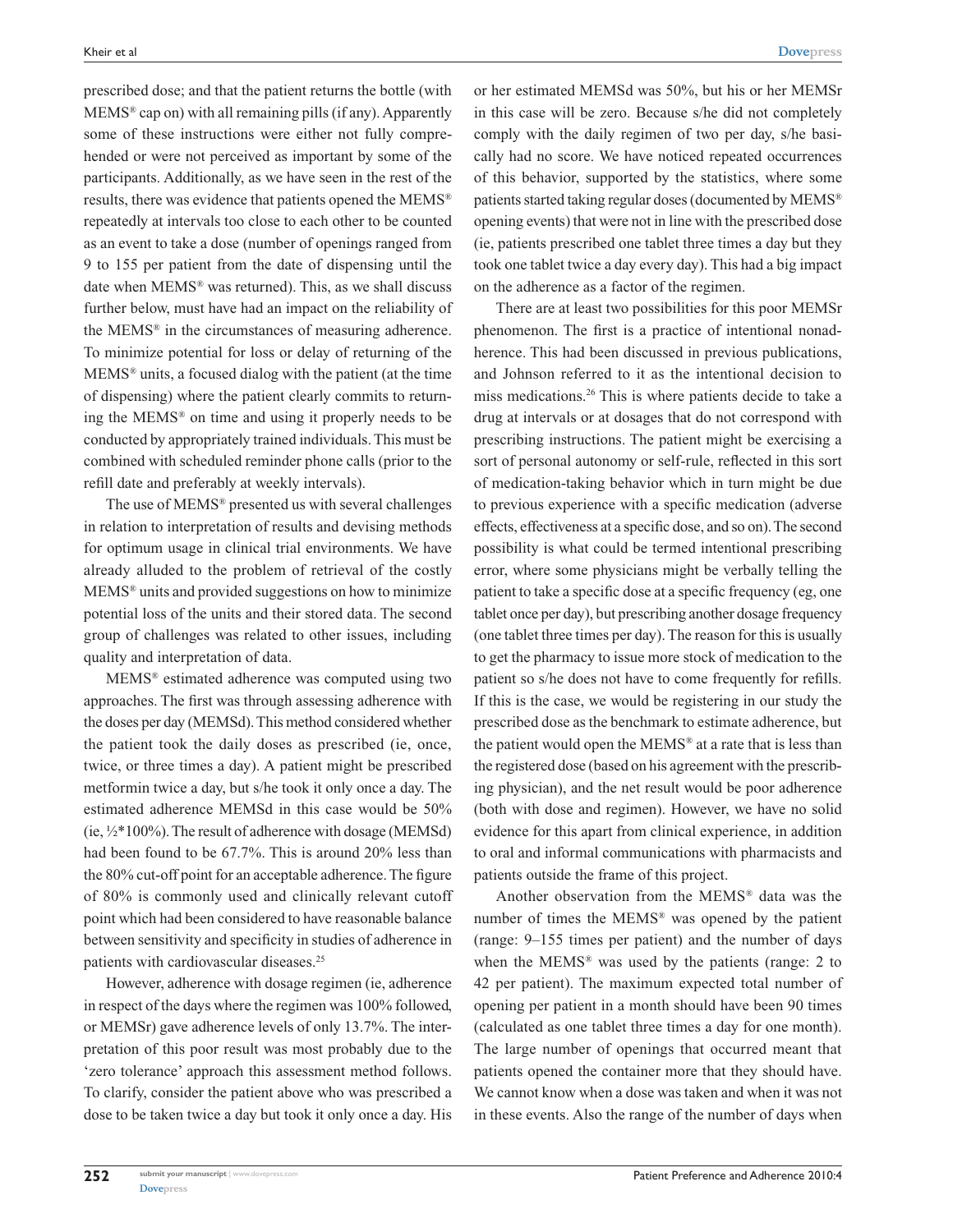MEMS® was used provides an interesting figure of 2–42. While the 42 days simply meant a delay in returning the unit (and probably also an indication of poor adherence), the 2 day figure meant either the medication was used scarcely or it was used, but from another source. Both possibilities indicate violation to our agreement with patients at the beginning of the study.

Because of these irregularities in the use of MEMS®, it was not surprising that correlation of adherence with other patient-related variables were inconsistent with intuition or logic. Based on the statistical operations used, no association of significance was observed with adherence as measured by the MEMS® and age, years since diagnosis (YSD), gender, or education status. When correlated with KAP variables, adherence only showed an association with practices (time management and habits). This last set of correlations made some sense, as one would expect those patients who are organized and adhere to certain daily routines would also exhibit better adherence with their medications.

Adherence as measured from pill count data was over 90%. This basically meant that most of the patients returned no or very few tablets at the time of their refill. However, this outcome cannot be taken at face value. First, correlations with adherence as measured by pill count and as measured by MEMS® were insignificant. One would expect that these two methods correlate strongly since the doses taken from the MEMS-fitted containers would automatically be counted as an event supporting adherence, and will be missing when tablets are counted, again supporting adherence. In the absence of positive correlation between the two methods, the fact that the majority of patients returned empty bottles could not be taken as strong evidence of adherence. The possible reason for the empty containers could be due to patients emptying their medications in other containers and bringing the MEMS-fitted bottles back, not thinking this would matter. This is another demonstration of the importance of a strong emphasis on the correct methods participants in this study should follow.

The data generated by MEMS® and the observations related to it in this pilot study presented us with more question than answers. We could not, for example, attribute MEMS® cap opening events to doses taken with any confidence, and the number of tablets taken at each event remains an assumption. However, the findings and observations will at least help in recommending a number of pre-requisites that can maximize the expected benefits of the MEMS® if it is to be used to measure adherence in future clinical trials. An important direct outcome of this study would be the cost-savings that it will make when we use the experience we gained into a future adherence study. We could use the information and lessons learnt in this project to minimize potential loss of MEMS®, improve the participant's adherence to the study protocols, and maximize the quality of information gained. One of the major limitations of this study is the small sample size, thus results may not be generalizable. However, the study is a pilot; as such it achieved its objective by providing data that will help in designing larger studies in which the challenges and lessons identified in the current pilot project would be addressed. We have also not attempted to assess, through correlation statistics, any association that might have existed between the number of medications taken by patients and other patient and regimen-related factors (apart from the KAP domains) with adherence, where our intention in this pilot study had been specifically directed towards understanding how the electronic device used to assess adherence might be applied to the local population rather than assessing adherence as an end point. Therefore, the factors which we were primarily concerned with here, and which are reported in this manuscript, may not have been previously reported in this region.

## **Conclusion**

The utility of MEMS<sup>®</sup> in assessing adherence remains elusive. Results gained in this study provide strong evidence that for the MEMS® to generate valid, reliable, and useful data in assessing adherence, it has to be supported by a strong, focused, and structured method for patient orientation and follow-up. This is especially true because of the inability of the study team to explain the real objective of the study to the patient (ie, to assess adherence). This limitation presents real threats to any similar study, not least the retrieval of the MEMS®, registering extra opening of MEMS®, desire to hoard medicine by taking doses at different frequency than recorded in MEMS®. The overall outcome of this pilot study was considered to be achieved, and the application of improved methodology in future research is now possible largely because of the insights and lessons this project has provided us with.

## **Acknowledgment**

This work was made possible by a grant from the Qatar National Research Fund under its Undergraduate Experience Program. Its contents are solely the responsibility of the authors and do not necessarily represent the official views of the Qatar National Research Fund.